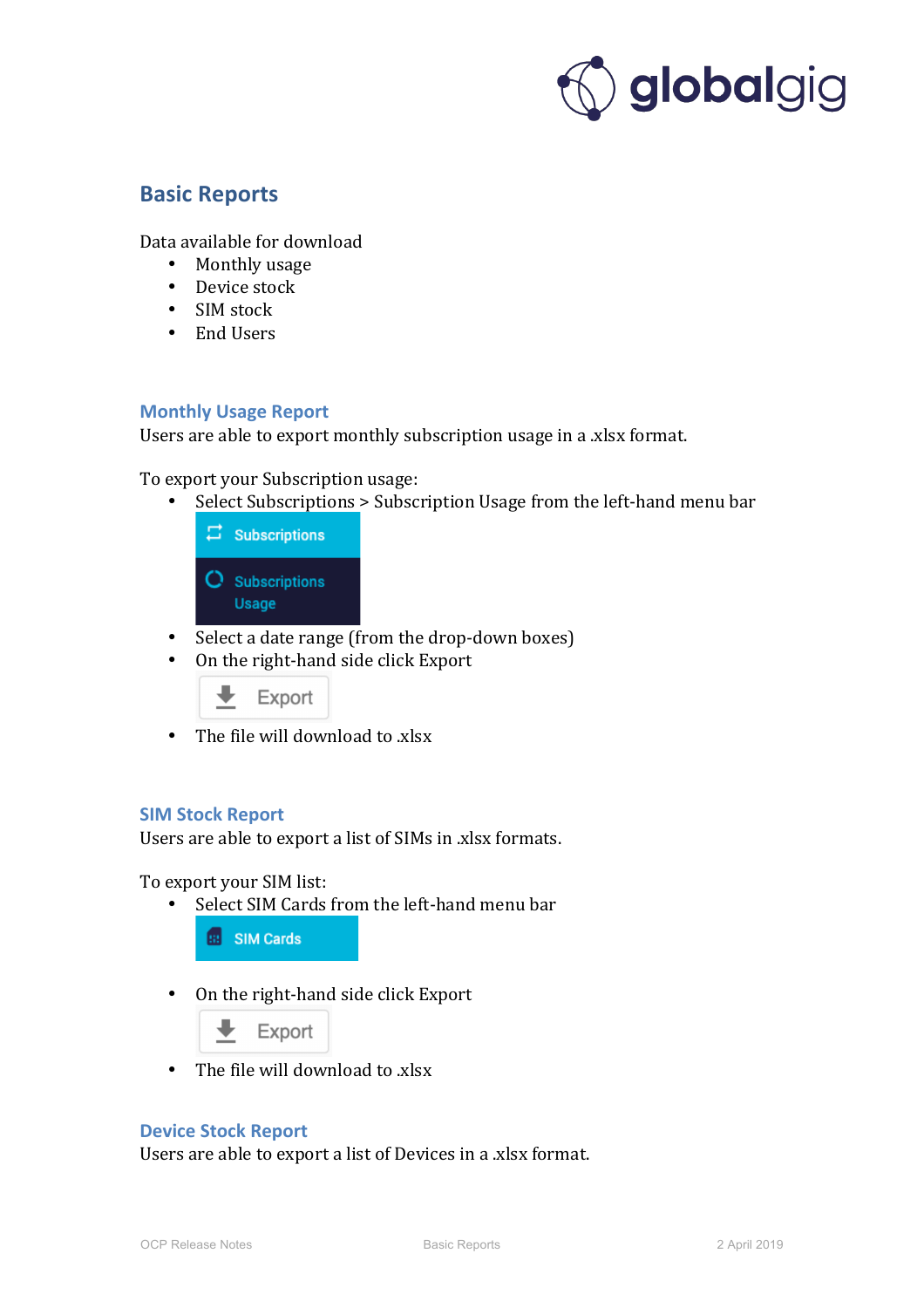

To export your Device list:

Select Devices from the left-hand menu bar

 $\Box$  Devices

• On the right-hand side click Export

Export

• The file will download to  $x$ lsx

## **End Users Report**

Users are able to export list of End Users in a .xlsx format.

To export your End User list:

- Select End Users from the left-hand menu bar
	- & End Users
- On the right-hand side click Export



• The file will download to  $x$ lsx

# **Understanding your Usage Report**

Usage reports are a record of SIMs usage by location and duration. The data can be used to calculate data trends or calculate usage for billing purposes.

Open the xlsx file, which displays the following 11 data fields:

- **Customer ID**
	- $\circ$  This is the number that identifies the Parent/Child/Grand Child
- **Subscription ID**
	- $\circ$  This is the number that identifies the Subscription
- **PICCID**
	- $\circ$  This is the SIM number that is printed on the SIM card
- **Call Placed Date**
	- o The date the CDR was recorded
- **Call Placed Time**
	- $\circ$  The time (GMT) the CDR was recorded
- **Total Usage** (KB)
	- $\circ$  Usage for the recorded CDR in KB
- Total Usage (MB)
	- $\circ$  Usage for the recorded CDR in MB
- **Country Name**
	- $\circ$  The country the CDR was recorded in